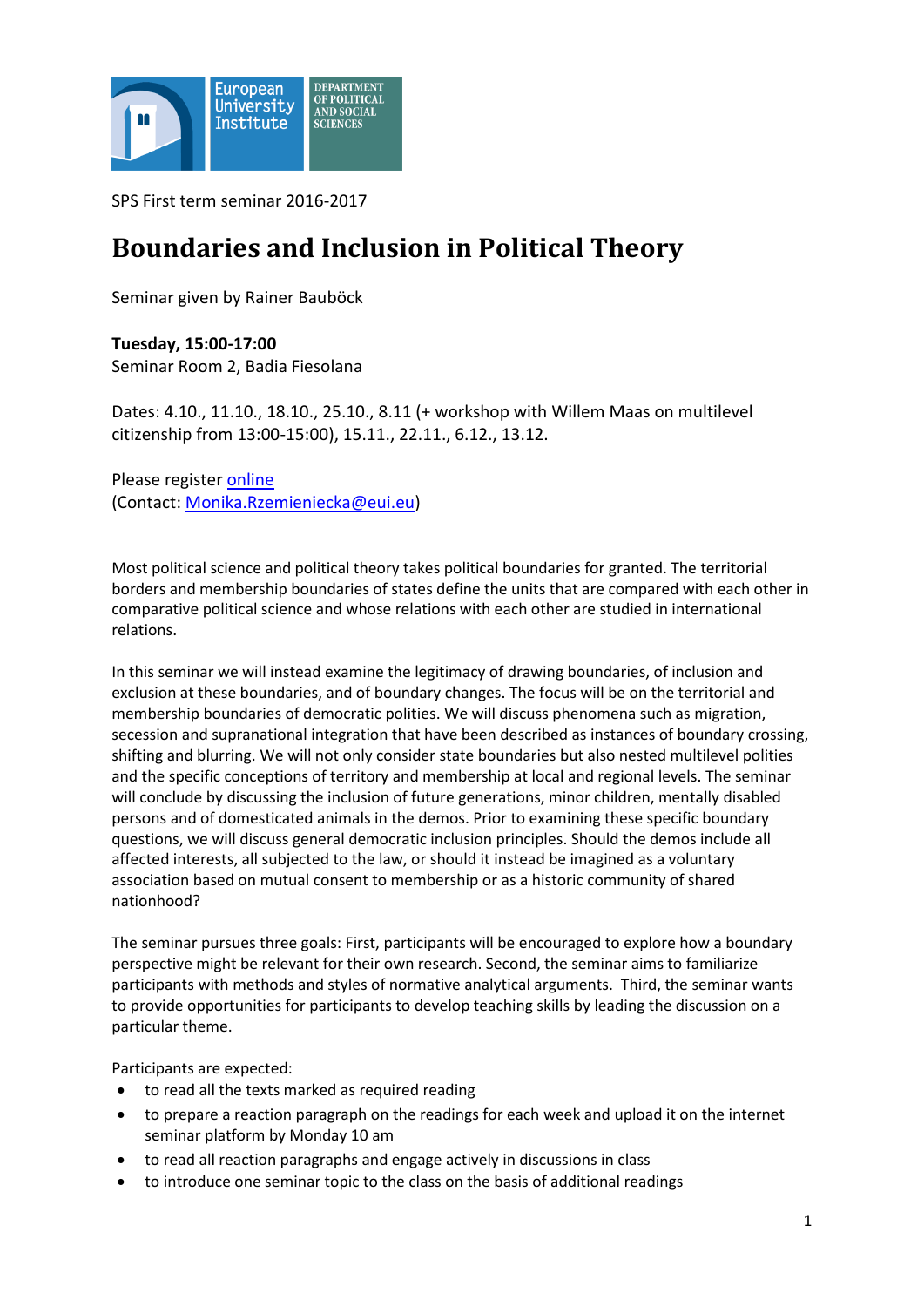SPS participants who want to write a term paper for the seminar have to send an outline of about 500 words before 6 December 2016. The full paper (5000 words for first years, 8000 words for second years) has to be submitted by 20 January 2017 to [Monika.Rzemieniecka@eui.eu.](mailto:Monika.Rzemieniecka@eui.eu)

If you want to audit the seminar without full participation, you need to register and do the reading for the units that you want to attend.

## **(1) 4.10. Democratic Inclusion Principles**

Can democracies determine their own boundaries democratically? If the answer is no, what alternative principles of inclusion can provide legitimacy to democratic boundaries?

Whelan, F. G. (1983). Prologue: Democratic Theory and the Boundary Problem in Liberal Democracy. J. R. Pennock and J. W. Chapman. New York, NOMOS New York University**:** 13-47.

Additional reading:

Dahl, R. (1989). Democracy and Its Critics. New Haven, Yale University Press; chapter 9.

Goodin, R. (2007). "Enfranchising All Affected Interests, and Its Alternatives." Philosophy and Public Affairs **35**(1): 40-68.

Bauböck, Rainer. 2015. "Morphing the Demos into the right shape. Normative principles for enfranchising resident aliens and expatriate citizens." *Democratization* 22 (5):820-839.

#### **(2) 11.10. Immigration and Free Movement**

Current international human rights law endorses the freedom of emigration from and internal movement within states as well as the right to reside in and return to one's country. Can and should this limited set of mobility rights be expanded to include free movement across international borders and a human right to immigration?

Kukathas, Chandran, forthcoming: Immigration and Freedom, chapter 1: Immigration and Border Control

Additional reading:

Carens, Joseph H. 2013. *The Ethics of Immigration*. Oxford: Oxford University Press, chapter 11, p. 225-254.

Miller, David. 2016. "Is there a human right to immigrate?" In *Migration in Political Theory*, edited by Sarah Fine and Lea Ypi, 11-31. Oxford: Oxford University Press.

Oberman, Kieran. 2016. "Immigration as a Human Right." In *Migration in Political Theory*, edited by Sarah Fine and Lea Ypi, 32-56. Oxford: Oxford University Press.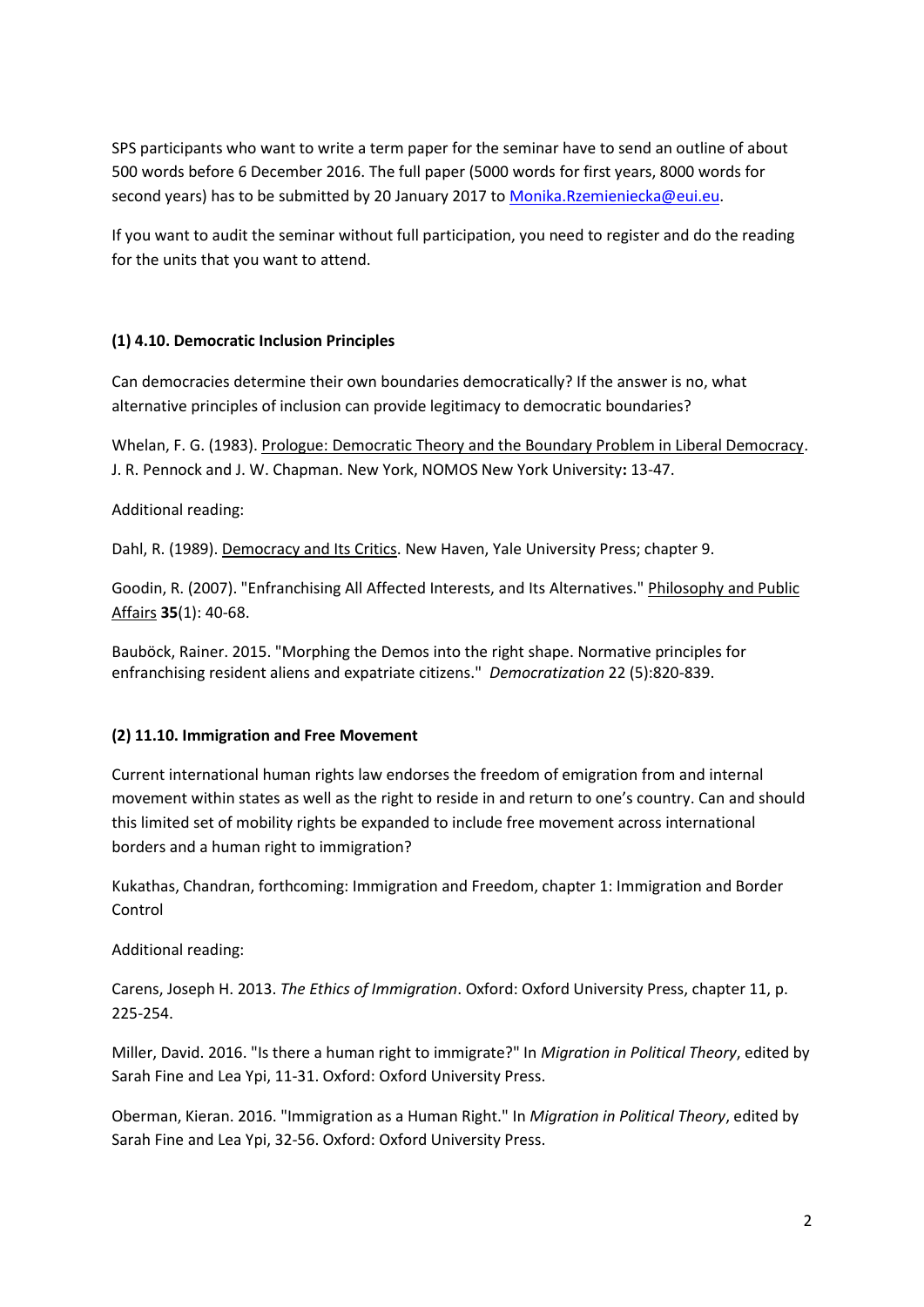Bauböck, Rainer. 2009. "Global Justice, Freedom of Movement and Democratic Citizenship." *European Journal of Sociology/Archives européennes de sociologie* 50 (1):1-31.

## **(3) 18.10. Migrants and Refugees**

Do refugees escaping from violence have a stronger claim to territorial admission than migrants who want to escape from poverty? Is it necessary and possible to distinguish between refugees and economic migrants and what are the limits of state duties to admit the former?

Miller, David. 2015. *Strangers in Our Midst. The Political Philosophy of Immigration*. Cambridge, MA: Harvard University Press. Chapter 5: Refugees

## Additional reading:

Gibney, Mathew 2004. *The Ethics and Politics of Asylum. Liberal Democracy and the Response to Refugees*. Cambridge, UK: Cambridge University Press, chapter 8, Liberal democratic states and ethically defensible asylum practices, p. 229-260.

Owen, David. 2016. "In Loco Civitatis: On the Normative Basis of the Institution of Refugeehood and Responsibility for Refugees." In *Migration in Political Theory*, edited by Sarah Fine and Lea Ypi, p. 269-190. Oxford: Oxford University Press.

Kukathas, Chandran. 2016. "Are Refugees Special?" In *Migration in Political Theory*, edited by Sarah Fine and Lea Ypi, p. 249-268. Oxford: Oxford University Press.

# **(4) 25.10. Freedom of Emigration and the Brain Drain (with Christine Hobden)**

Freedom of emigration is a universal human right. But liberal democratic states now often put pressure on source and transit countries to stop outflows of refugees and poverty migrants while they simultaneously recruit nurses, doctors and engineers from developing countries. Should freedom of emigration be restricted to reduce the brain drain?

Brock, Gillian. Debating Brain Drain: An Overview. Moral Philosophy and Politics 2016; 3(1): 7–20.

Blake, Michael. Debating Brain Drain: An Overview. Moral Philosophy and Politics 2016; 3(1): 21–35.

Additional reading:

Blake, Michael, and Gillian Brock. 2015. *Debating Brain Drain. May Governments Restrict Emigration?* Oxford: Oxford University Press.

Stilz, Anna. 2016. "Is there an unqualified right to leave?" In *Migration in Political Theory*, edited by Sarah Fine and Lea Ypi, 57-79. Oxford: Oxford University Press.

Kollar, Eszter (ed). Symposium on Brain Drain. Moral Philosophy and Politics 2016 3 (1).

Hobden, Christine. "Taking up the Slack: The duties of source state citizens in the brain drain crisis. *Work in Progress.*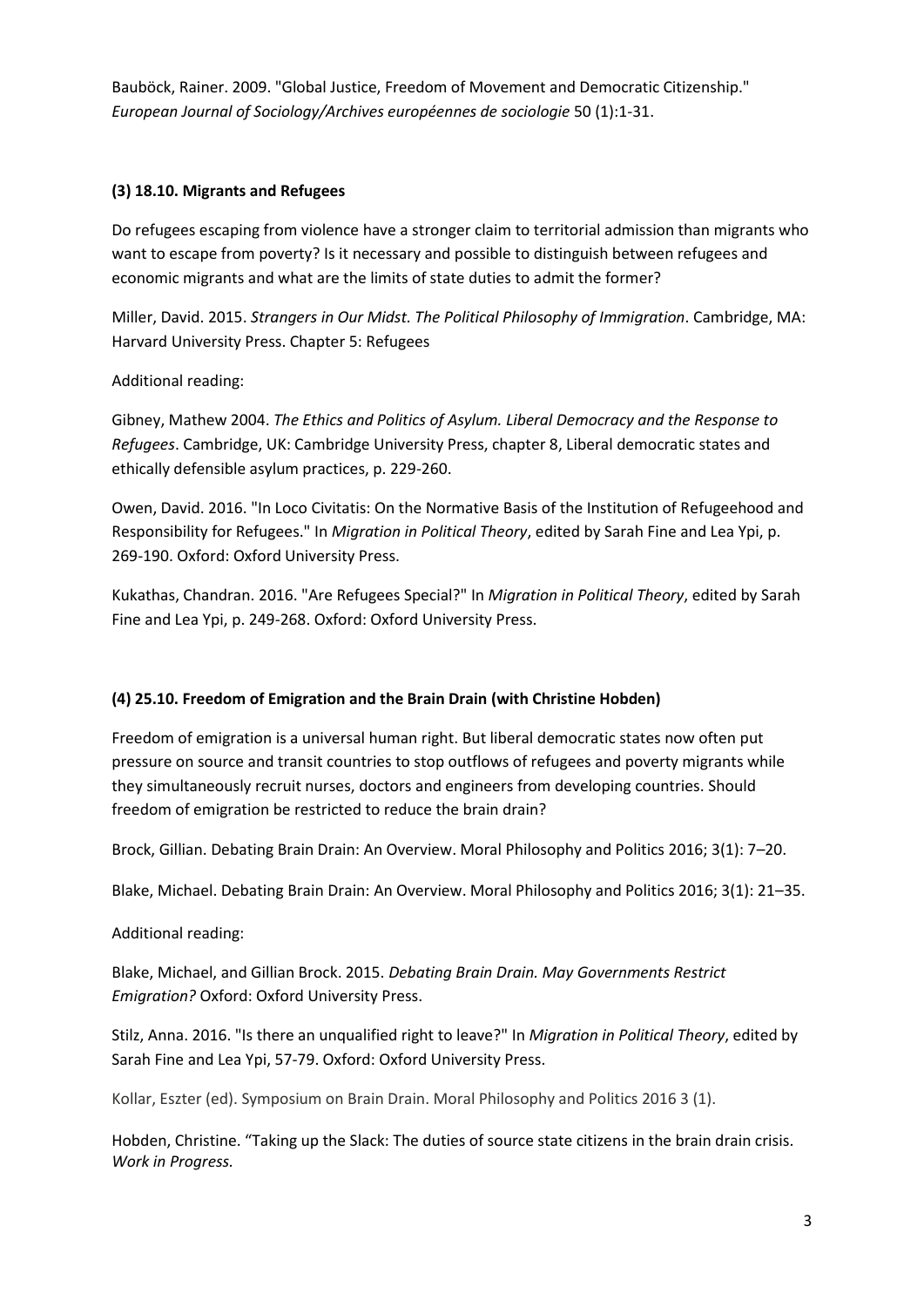## **(5) 8.11. Multilevel Citizenship and EU Demoicracy (with Willem Maas) 13:00 – 15:00**

If only sovereign states can confer citizenship, then cities, provinces, nations (to the extent they do not coincide with a state), or supranational entities like the European Union cannot do so. But this view of citizenship obscures historical and emerging forms of multilevel citizenship that span the world, divided and overlapping sovereignties premised on the coexistence of distinct polities on the same territory.

Required reading:

Willem Maas: Multilevel Citizenship, in Ayelet Shachar, Rainer Bauböck, Irene Bloemraad, Maarten Vink (eds.) The Oxford Handbook of Citizenship, Oxford University Press, forthcoming.

Additional reading:

Keating, M. (2009). "Social citizenship, solidarity and welfare in regionalized and plurinational states." Citizenship Studies **13**(5): 501-513.

Lacey, Joseph. 2016. "Conceptually Mapping the European Union: A Demoi-cratic Analysis." *Journal of European Integration* 38 (1):61-77.

Chevenal, F. and F. Schimmelfennig (2013). "The Case for Demoicracy in the European Union. Journal of Common Market Studies." *Journal of Common Market Studies* **51**(2): 334-350.

#### **(6) 8.11. Transnational Democracy**

Traditionally, democratic theory and practice assumes that the franchise belongs to all adult citizens who reside in the state where an election is held. This assumption has been challenged by two recent trends: a strong global trend of extending voting rights to citizens residing abroad and a weaker European trend introducing voting rights for non-citizen residents in local and regional elections. How can we explain these expanded boundaries of the demos? Are there normative arguments that can justify them both?

López-Guerra, Claudio. 2005. "Should Expatriates Vote?" *The Journal of Political Philosophy* 13 (2):216-234.

Additional reading:

Goodin, Robert, and Ana Tanasoca. 2014. "Double Voting." *Australasian Journal of Philosophy* 92 (4):743-758. doi: 10.1080/00048402.2014.913300.

Owen, D. (2010). Resident Aliens, Non-resident Citizens and Voting Rights. in : *Citizenship Acquisition and National Belonging*. P. Cole et al (eds). London, Palgrave**:** 52-73.

Arrighi, Jean-Thomas, and Rainer Bauböck. 2016 forthcoming. "A multilevel puzzle. Migrants' voting rights in national and local elections." *European Journal of Political Research*.

#### **(7) 15.11. Cosmopolitan Citizenship and Global Democracy**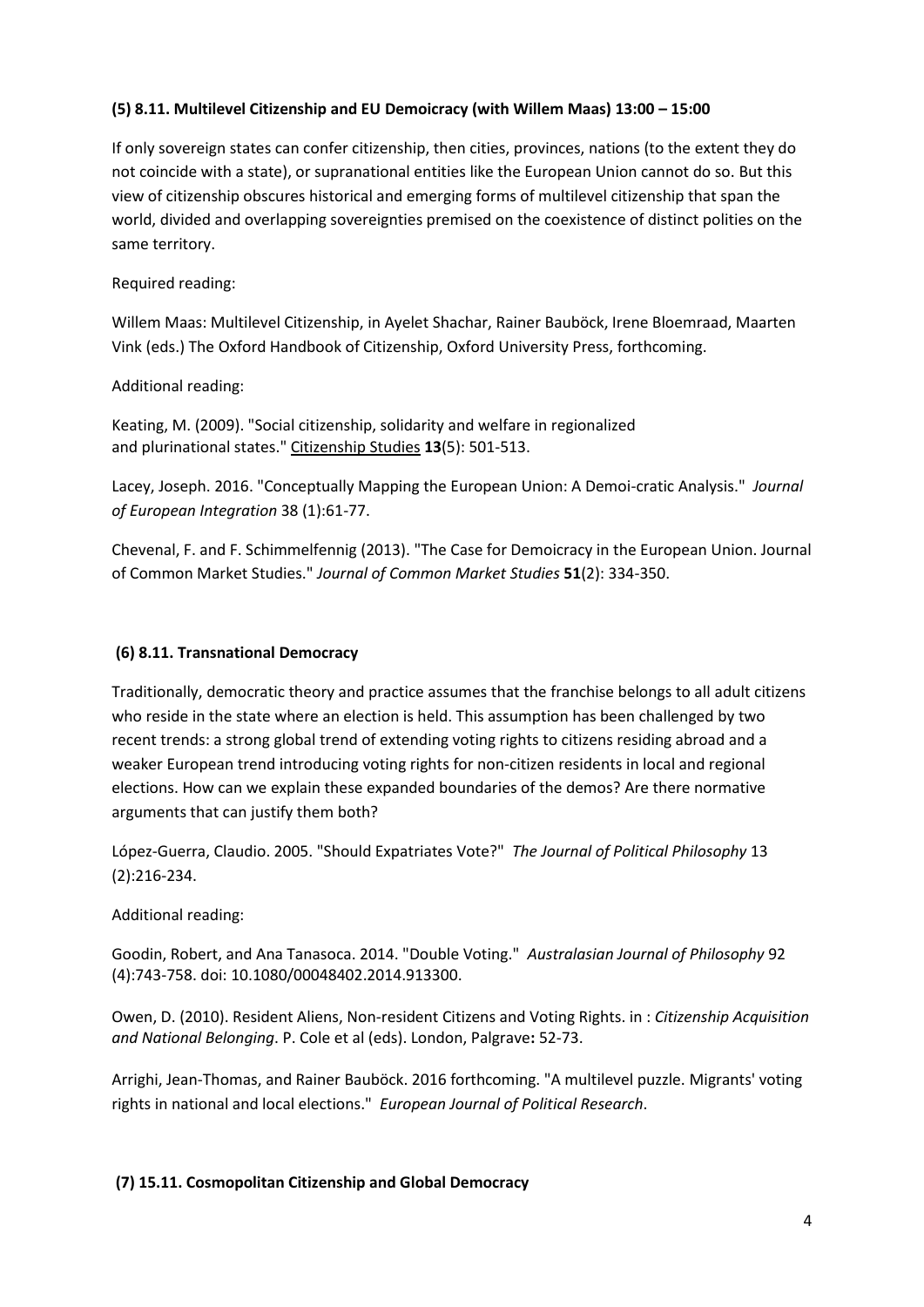Most political theorists have interpreted cosmopolitan citizenship as a moral stance rather than as institutionalized membership in a global polity. Globalization has, however, generated new regimes of global governance and demands for global justice that seem to require building more robust forms of representation and participation of individuals in political institutions with global scope. How can and should global citizenship be constructed in the absence of a world state?

#### Required reading:

Koenig-Archibugi, M. (2012). "Fuzzy Citizenship in Global Society." Journal of Political Philosophy **20**(4): 456-480.

#### Additional reading:

Kymlicka, Will: Liberal Nationalism and Cosmopolitan Justice, in: Benhabib, Seyla. 2006. *Another Comopolitanism. With Jeremy Waldron, Bonnie Honig, and Will Kymlicka, edited by Robert Post,* . Oxford: Oxford University Press: 128-144.

Pettit, Philip. 2010. "A Republican Law of Peoples." *European Journal of Political Theory* 9 (1):70–94.

#### **(8) 22.11. Secession and Territorial Autonomy**

The territorial borders of states are assumed to be stable over time. Most states claim a right to territorial integrity that rules out unilateral secessions. Political theorists have challenged this by defending secession rights on grounds of consent, grievance or national identity. We will subdivide the class into three debating groups, each of which will defend one of these positions.

#### Required reading:

Buchanan, Allen (1998) "Democracy and Secession." In *National Self-Determination and Secession*, ed. M. Moore. Oxford: Oxford University Press: 14-33.

#### Additional reading:

Beran, Harry (1998) 'A democratic theory of political self-determination for a new world order', in: Percy Lehning (ed.) Theories of Secession, Routledge, London: 32-59.

Miller, David (2000) 'Nationality in Divided Societies', in: David Miller *Citizenship and National Identity*, Polity Press, London: 125-141.

#### **(9) 6.12. Territorial Rights and Resources**

Territorial sovereignty of states involves a claim to general jurisdiction in the territory and to its natural resources. How are territorial rights different from, or connected to property rights in land? Are states' rights to natural resources morally arbitrary and should benefits from these be globally redistributed? Do states whose territory has been submerged due to global climate change have a right to relocation?